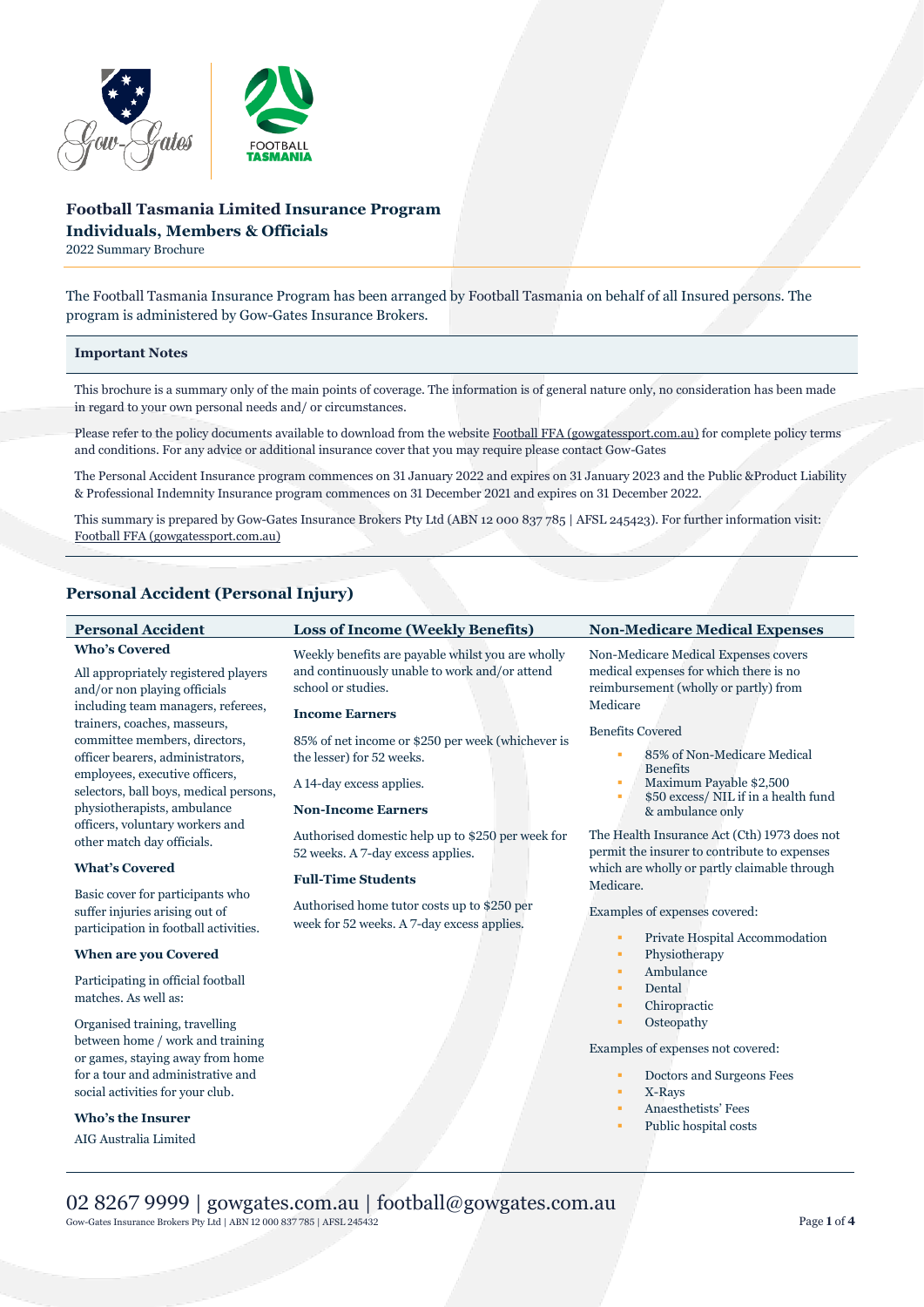### **Capital Benefits Other Benefits**

Capital Benefits are a lump sum benefit that is provided in the event of Death and Permanent Disability.

Benefits are payable based on a table of events available in the full policy wording.

Some of the benefits payable include:

**Death** - \$100,000 (U18 \$20,000)

**Paraplegia and Quadriplegia** - \$750,000

**Loss of sight of one eye** - \$100,000

**Loss of use of one limb** - \$100,000

There are other benefits payable under the Football Tasmania Insurance Program for expenses which may be incurred as a result of a Football injury.

Some of these benefits include:

- **Funeral Expenses**
- Travel and Accommodation

Full details of these benefits as well as policy conditions are contained in the policy wording. A copy of the policy wording is available to download from the website [Football FFA \(gowgatessport.com.au\)/](https://football.gowgatessport.com.au/)

## **How to Make a Claim**

All claims need to be submitted online via the Sports Claims Portal. To find the portal appropriate to you and your Club:

- **1.** Visit the Gow-Gates Football Insurance Website [Football FFA \(gowgatessport.com.au\)](https://football.gowgatessport.com.au/)
- **2.** Select your relevant Association
- **3.** Navigate to the 'Claims' section and follow the link to lodge your claim online
- **4.** Register an Account for the Sports Claims Portal

The standard documentation you will be required to upload during the claims portal submission are:

- Club Declaration (to be completed and signed by an Authorised Representative of your Club e.g. President, Vice President, Secretary, Treasurer)
- Physician's Report (to be completed by a GP, specialist, surgeon or dentist)

If you are claiming for Loss of Income, in addition to the Club Declaration and Physician's Report you will also be required to upload:

- Employment Statement (to be completed by your employer)
- Incapacity to Work Statement Page 3 of the Physician's Report (to be completed by a GP, specialist or surgeon)

You will be prompted to download blank copies of the relevant documentation in Step 4 of the claims portal process. The claim submission is an 8 Step procedure and will save your progress as you complete each Step.

### **Points to Remember**

- All players and officials must be registered with Football Tasmania for coverage by this insurance program.
- Only injuries which occur during the policy period are covered.

No cover is provided for:

- Any pre-existing defect, infirmity or sickness the insured person suffered from at the time of the accident
- Self-infliction
- War and terrorism
- Aerial activities
- Being under the influence of Drugs or alcohol
- Criminal acts
- Psychiatric or psychological disorder
- Contamination by radioactivity
- Sickness, disease or disorder of any kind
- Injuries which occur outside the policy period
- Pregnancy or related complications.
- It is recommended that players and officials take out separate Private Health Insurance and/or Personal Income Protection, Life Insurance and Trauma cover.
- Top up insurance on an individual, team or club basis is available and recommended. Please contact Gow-Gates Insurance brokers for details.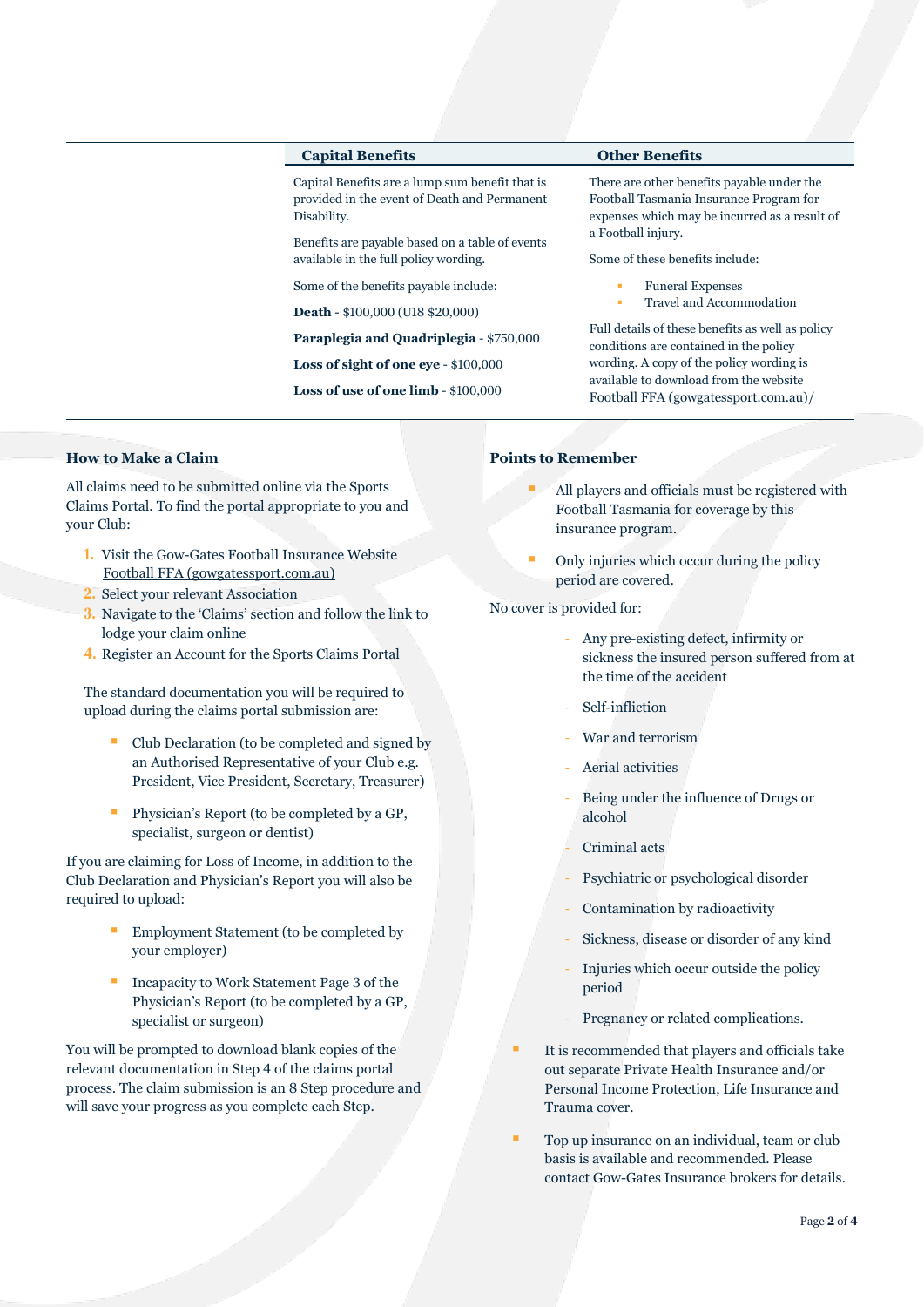## **Duty of Care Statement**

When you register to play with a Football Club, you are reminded that Football is a body contact sport. Potential, notwithstanding all safety guards, exists for a player to sustain injury. Players must therefore prepare themselves for the game by having a commitment to training and a high level of fitness.

As a measure of your club and Football Tasmania's support to players and officials, they have arranged insurance cover as set out in this document and for your benefit and risk protection.

In addition to these policies all players and officials are encouraged to take out private health insurance, life insurance and 'top up' cover over and above that is outlined on the previous page to ensure individual needs and circumstances are met.

For any advice or additional insurance cover that you may require please contact Gow-Gates.

## **Who can I talk to about an issue or complaint?**

First talk to Gow-Gates, ask for claims staff for the Football Tasmania Insurance Program.

If this does not resolve the matter or you are not satisfied with the way a complaint has been dealt with, you should contact the complaints manager on 02 8267 9999 or put your complaint in writing to info@gowgates.com.au or by mail at:

Complaints Officer

Gow-Gates Insurance Brokers GPO Box 4731

Sydney NSW 2001

Please mark the envelope "Notice of Complaint." We will endeavor to resolve your complaint quickly and fairly.

If your complaint cannot be resolved to your satisfaction within 21 days, you may have the right to refer the matter to the Australian Financial Complaints Authority (AFCA).